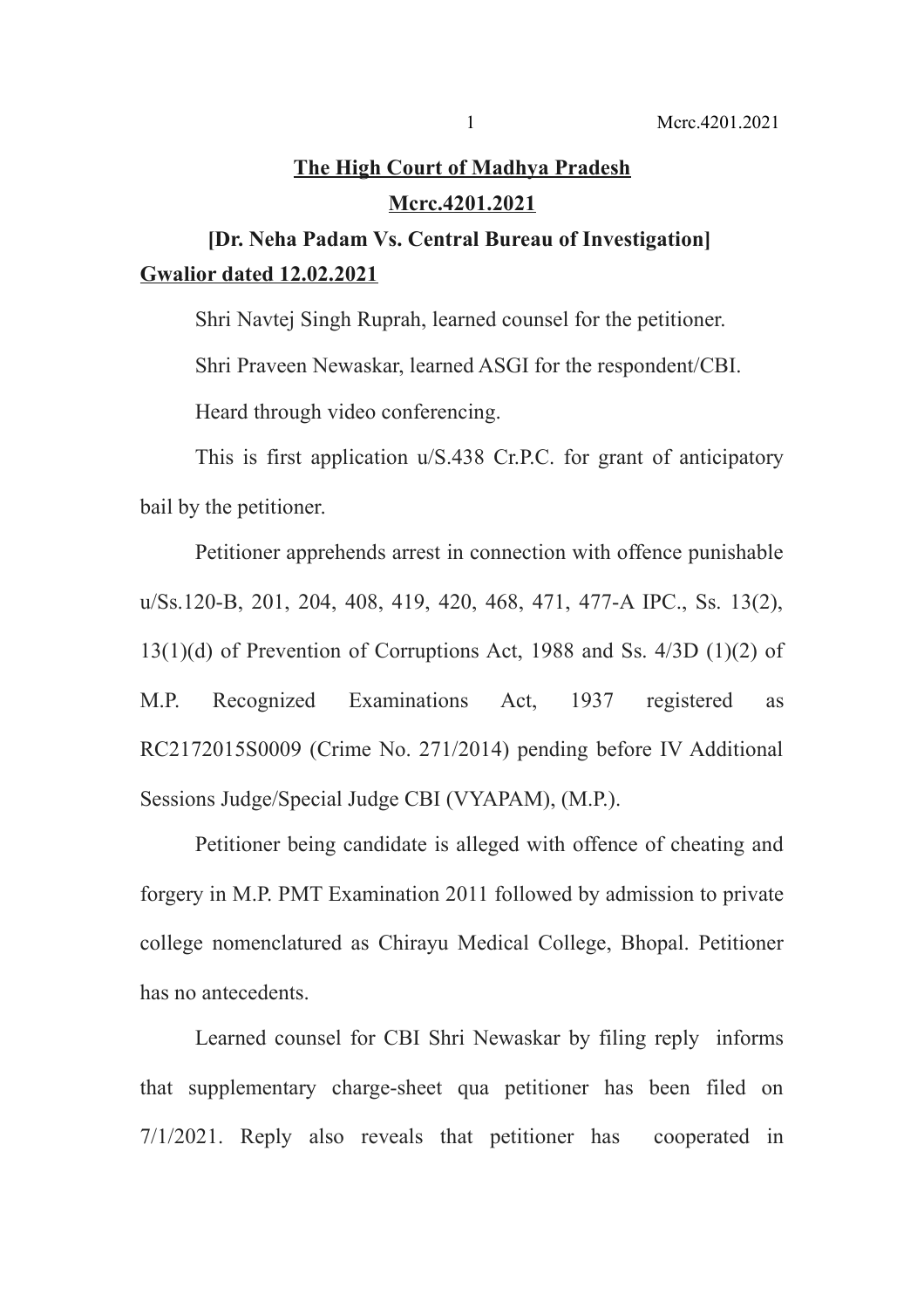investigation process as and when summoned by Investigating Agency and therefore custodial interrogation is not required.

More over, the principle laid down by Apex Court including the case of *Siddharam Satlingappa Mhetre vs. State of Maharashtra and others (2011) 1 SCC 694* and subsequent decisions not only emphasize the importance of gravity of offence but also the attribute of accused cooperating in investigation and trial as one of the persuading considerations while exercising jurisdiction u/S. 438 Cr.P.C. In the instant case, petitioner as is evident from reply of CBI has appeared as and when required during investigation. Thus, sending petitioner to custody in the given facts would be akin to punishing him for the offence which is yet to be established thereby violating the fundamental principle of criminal jurisprudence i.e. "presumption of innocence".

Among few important factors to be considered while deciding application for anticipatory bail are gravity of offence and also conduct of accused in cooperating in investigation and the prospects of doing so in future and also in trial. Apex court in case of *Siddharam Satlingappa Mhetre Vs. State of Maharashtra and Others (supra)* in some what similar situation came to hold :-

> *"89. It is imperative for the courts to carefully and with meticulous precision evaluate the facts of the case. The discretion must be exercised on the basis of the available material and the facts of the particular*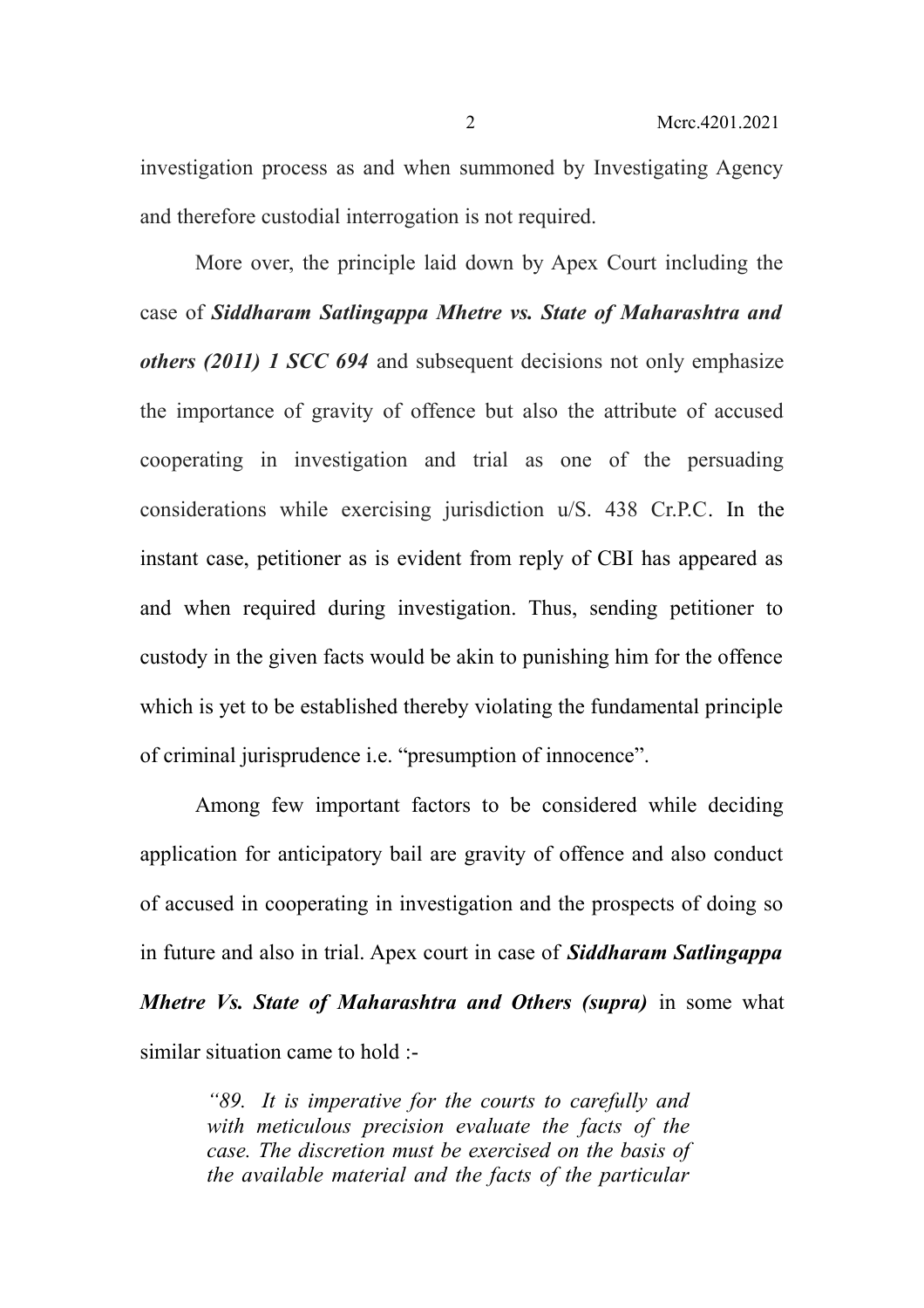*case. In cases where the court is of the considered view that the accused has joined investigation and he is fully cooperating with the investigating agency and is not likely to abscond, in that event, custodial interrogation should be avoided. 90. A great ignominy, humiliation and disgrace is attached to the arrest. Arrest leads to many serious consequences not only for the accused but for the entire family and at times for the entire community. Most people do not make any distinction between arrest at a pre-conviction stage or post-conviction stage. Whether the powers under section 438 Cr.P.C. are subject to limitation of section 437 Cr.P.C."*

Said judgment has been referred with approval in subsequent decision of Apex Court in *Bhadresh Bipinbhai Sheth Vs. State Of Gujarat & Another (2016)1 SCC 152* and also in *Sushila Aggarwal and others Vs. State (Nct Of Delhi) and another (2020) 5 SCC 1* but with certain reservations in regard to the aspect of imposition of conditions while granting anticipatory bail.

After hearing learned counsel for rival parties and considering the fact that investigation in the matter qua petitioner is over and thus custodial interrogation is not required and that petitioner appears to have participated in the investigation by appearing as and when summoned and also that petitioner being a woman, may not be able to bear the rigors of incarceration, this court without entering into merits of the matter lest it may prejudice learned trial judge, deems it appropriate to extend the benefit of bail to the petitioner.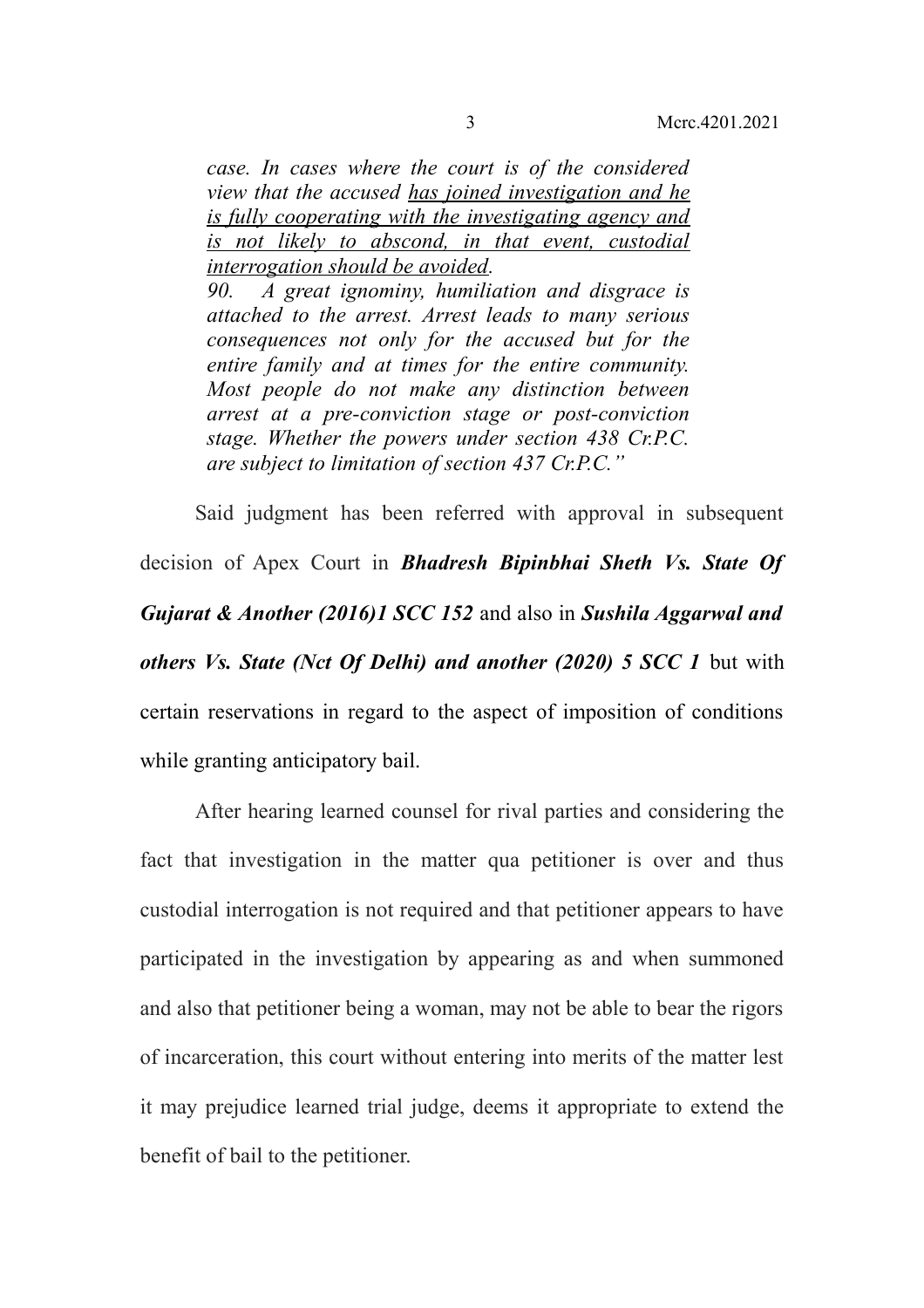Accordingly, this application u/S. 438 of Cr.P.C. stands allowed in the following terms.

It is hereby directed that in the event of arrest, the petitioner shall be released on bail on furnishing a personal bond in the sum of **Rs. 50,000/- (Rs. Fifty Thousand only) with one solvent surety of the like amount** to the satisfaction of the Trial Court concerned.

This order will remain operative subject to compliance of the following conditions by the petitioner :-

1. The petitioner will comply with all the terms and conditions of the bond executed by her;

2. The petitioner will cooperate in the trial;

3. The petitioner will not indulge herself in extending inducement, threat or promise to any person acquainted with the facts of the case so as to dissuade him/her from disclosing such facts to the Court or to the Police Officer, as the case may be;

4. The petitioner shall not commit an offence similar to the offence of which she is accused;

5. The petitioner will not seek unnecessary adjournments during the trial;

6. The petitioner will not leave India without previous permission of the trial Court/Investigating Officer, as the case may be;

7. The petitioner as a Shiksha Swayamsevak shall render physical and financial assistance to government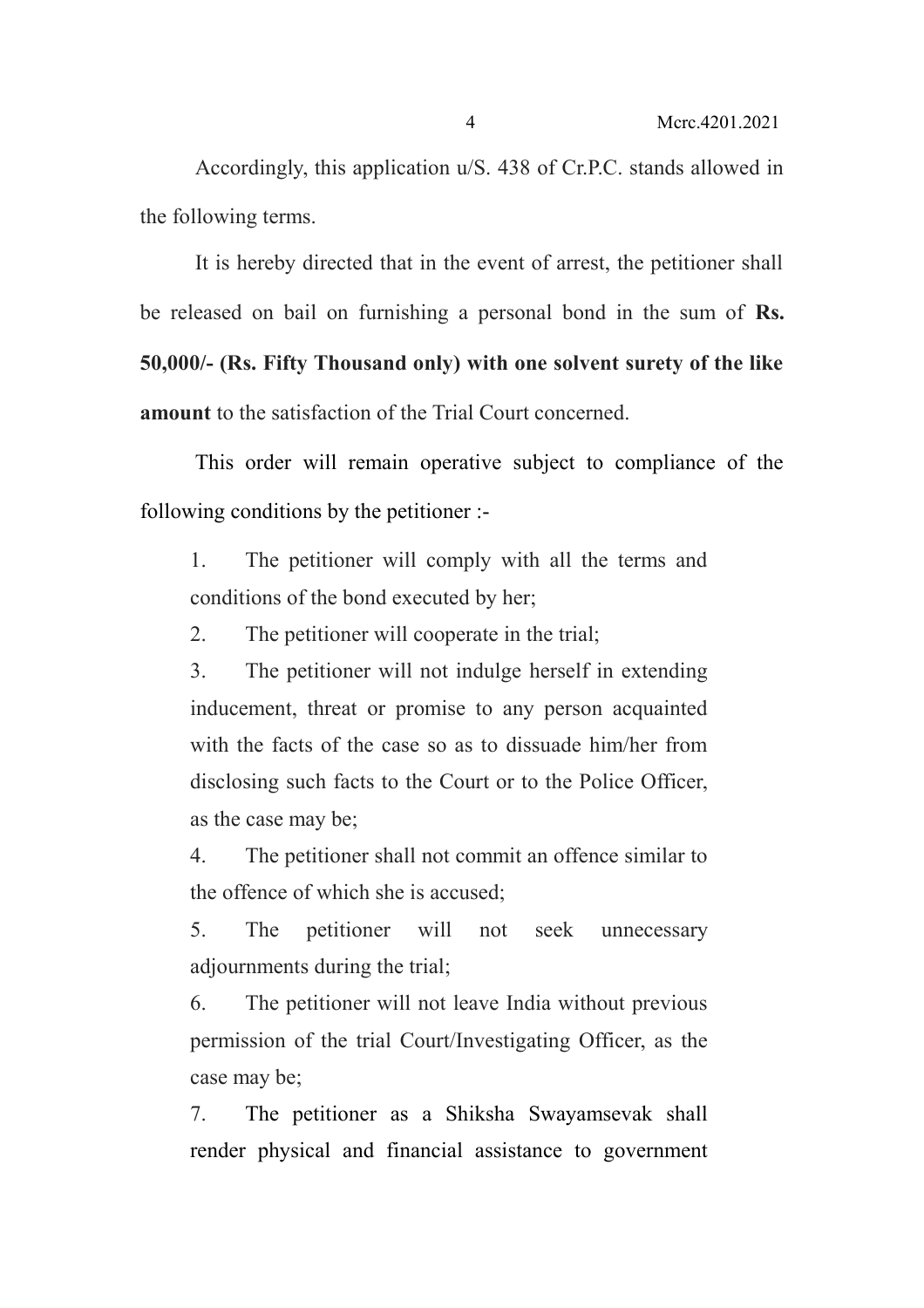primary school situated nearest to residence of petitioner for ensuring hygiene and sanitation and for removing deficiencies of infrastructural amenities in the said school from the skill/resources of the petitioner. [याचिकाकर्ता एक **शिक्षा स्वयंसेवक** के रूप में अपने निवास के निकट अवस्थित सरकारी प्राथमिक विद्यालय में स्वच्छता और आरोग्य को सुनिश्चित करने के लिए शारीरिक एवं वित्तीय सहायता प्रदान करेगा तथा अपने कौशल व संसाधनों से उक्त विद्यालय में अवसंरचनात्मक सविधाओं की कमियों को दर करेगा।

The petitioner after selecting a particular Govt. Primary School shall inform about the same to the office of Gram Panchayat (in case of rural area) and/or Ward Officer of the concerned ward (in case of urban area), within whose territorial jurisdiction the said school is situated. [याचिकाकर्ता एक विशिष्ट प्राथमिक सरकारी स्कूल का चयन करने के पश्चात इसके बारे में ग्राम पंचायत के कार्यालय (ग्रामीण क्षेत्र के मामले में) और /या सम्बंधित वार्ड के वार्ड अधिकारी (शहरी क्षेत्र के मामले में) जिसके क्षेत्राधिकार में उक्त स्कूल अवस्थित है, को सुचित करेगा।]

It will be joint responsibility of Sarpanch and Secretary of said Gram Panchayat (in case of rural area) and/or Ward Officer of the concerned ward (in case of urban area) to preserve the said information provided by the petitioner. [यह सम्बंधित वार्ड के वार्ड अधिकारी (शहरी क्षेत्र के मामले में) और /या उक्त ग्राम पंचायत के सरपंच और सचिव (ग्रामीण क्षेत्र के मामले में) की संयुक्त जिम्मेदारी होगी कि, याचिकाकर्ता द्वारा प्रदत्त सूचना को संरक्षित करे।

The Registry of this Court shall communicate this order through Legal Aid Officer, SALSA, Gwalior to the Collector, District Education